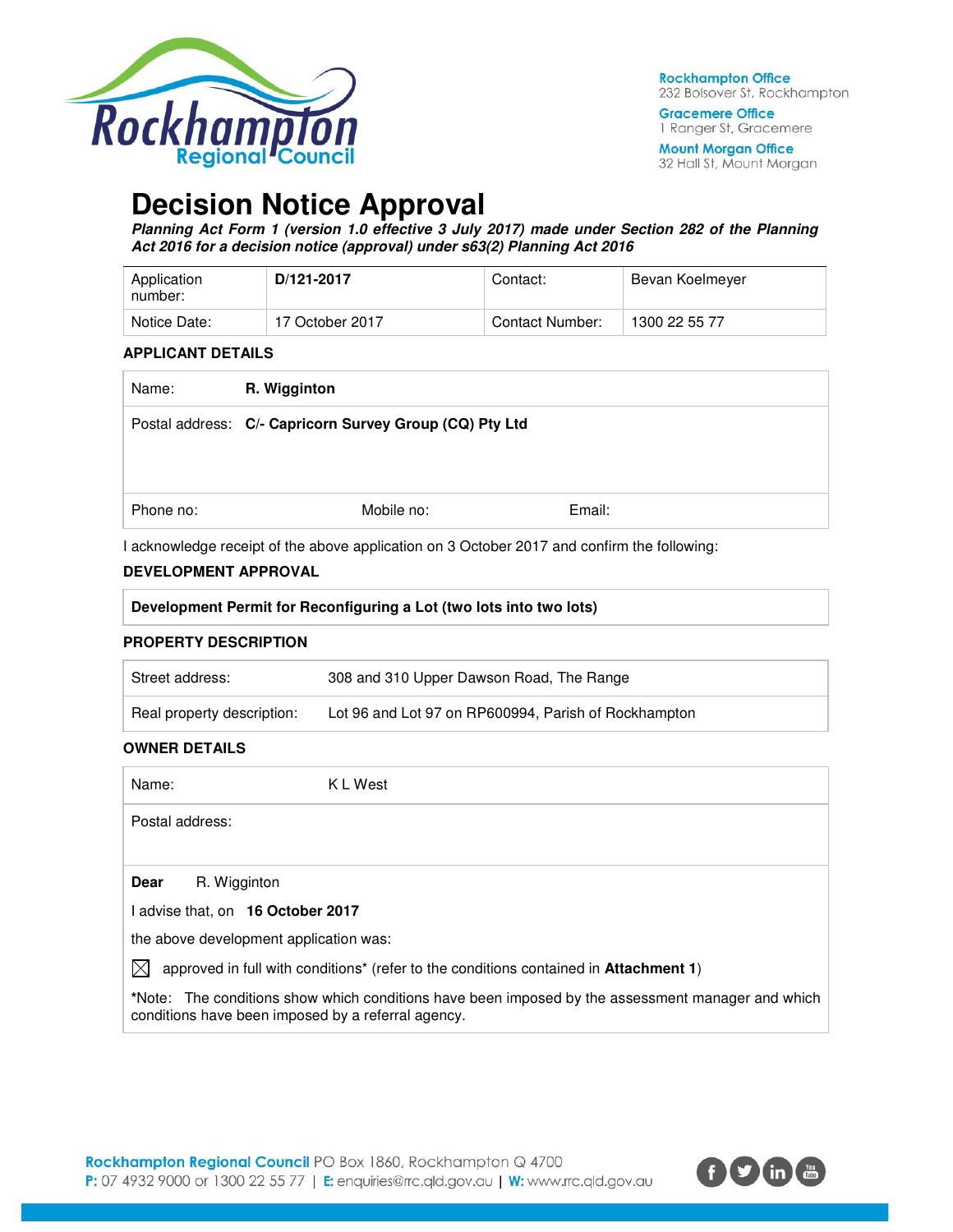## **1. DETAILS OF THE APPROVAL**

|                                                                                                                                                                            | <b>Development</b><br><b>Permit</b> | Preliminary<br>Approval |
|----------------------------------------------------------------------------------------------------------------------------------------------------------------------------|-------------------------------------|-------------------------|
| Development assessable under the planning scheme, a temporary<br>local planning instrument, a master plan or a preliminary approval<br>which includes a variation approval |                                     |                         |

## **2. CONDITIONS**

This approval is subject to the conditions in Attachment 1.

| 3. | <b>FURTHER DEVELOPMENT PERMITS REQUIRED</b> |  |
|----|---------------------------------------------|--|
|----|---------------------------------------------|--|

## **4. REFERRAL AGENCIES** NIL

## **5. THE APPROVED PLANS**

## **The approved development must be completed and maintained generally in accordance with the approved drawings and documents:**

| Plan/Document Name   | <b>Plan/Document Reference</b> | Dated   |
|----------------------|--------------------------------|---------|
| Reconfiguration Plan | 6871-01-ROL                    | Undated |

## **6. CURRENCY PERIOD FOR THE APPROVAL (S.85)**

The standard relevant periods stated in section 85 of Planning Act 20016 apply to each aspect of development in this approval, if not stated in the conditions of approval attached.

## **7. STATEMENT OF REASONS**

| Description of the<br>development      | The proposed development is for Reconfiguring a Lot (two lots into two lots)                                                                                                                                                                                         |  |
|----------------------------------------|----------------------------------------------------------------------------------------------------------------------------------------------------------------------------------------------------------------------------------------------------------------------|--|
| <b>Assessment</b><br><b>Benchmarks</b> | The proposed development was assessed against the following assessment<br>benchmarks:                                                                                                                                                                                |  |
|                                        | Low Density Residential Zone code; and                                                                                                                                                                                                                               |  |
|                                        | Reconfiguring a Lot code; and                                                                                                                                                                                                                                        |  |
|                                        | Flood Hazard Overlay code.                                                                                                                                                                                                                                           |  |
| <b>Reasons for decision</b>            | The development was assessed against all of the assessment benchmarks<br>listed above. It is consistent with the purpose of the zone and complies with all<br>the assessment criteria of both the Reconfiguring a Lot Code and Flood<br><b>Hazard Overlay Codes.</b> |  |

## **8. RIGHTS OF APPEAL**

The rights of an applicant to appeal to a tribunal or the Planning and Environment Court against a decision about a development application are set out in chapter 6, part 1 of the Planning Act 2016. For particular applications, there may also be a right to make an application for a declaration by a tribunal (see chapter 6, part 2 of the Planning Act 2016).

## Appeal by an applicant

An applicant for a development application may appeal to the Planning and Environment Court against the following:

- the refusal of all or part of the development application
- a provision of the development approval
- the decision to give a preliminary approval when a development permit was applied for
- a deemed refusal of the development application.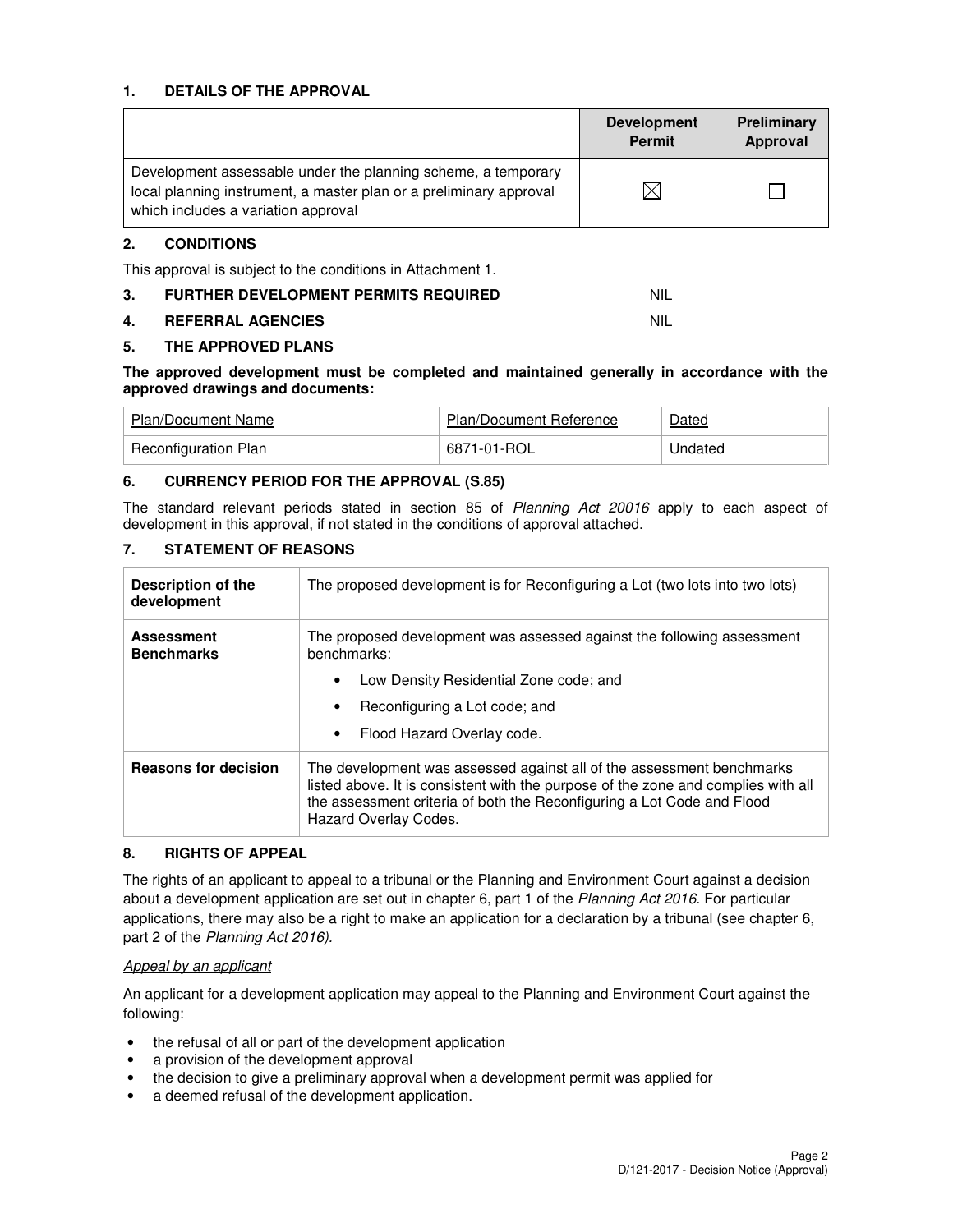An applicant may also have a right to appeal to the Development tribunal. For more information, see schedule 1 of the Planning Act 2016.

The timeframes for starting an appeal in the Planning and Environment Court are set out in section 229 of the Planning Act 2016.

**Attachment 2** is an extract from the Planning Act 2016 that sets down the applicant's appeal rights and the appeal rights of a submitter.

### **9. WHEN THE DEVELOPMENT APPROVAL TAKES EFFECT**

This development approval takes effect:

From the time the decision notice is given  $-$  if there is no submitter and the applicant does not appeal the decision to the court.

Or

When the submitter's appeal period ends – if there is a submitter and the applicant does not appeal the decision to the court.

Or

Subject to the decision of the court, when the appeal is finally decided  $-$  if an appeal is made to the court.

This approval will lapse unless substantially commenced within the above stated relevant periods (refer to sections 85 of Planning Act 2016 for further details).

### **10. ASSESSMENT MANAGER**

| Name: | Tarnya Fitzgibbon<br><b>COORDINATOR</b><br><b>DEVELOPMENT ASSESSMENT</b> | Signature: | Date: 17 October 2017 |
|-------|--------------------------------------------------------------------------|------------|-----------------------|
|       |                                                                          |            |                       |

### **Attachment 1 – Conditions of the approval**

**Part 1 – Conditions imposed by the assessment manager** [Note: where a condition is imposed about infrastructure under Chapter 4 of the Planning Act 2016, the relevant provision of the Act under which this condition was imposed must be specified.]

### **Attachment 2—Extract on appeal rights**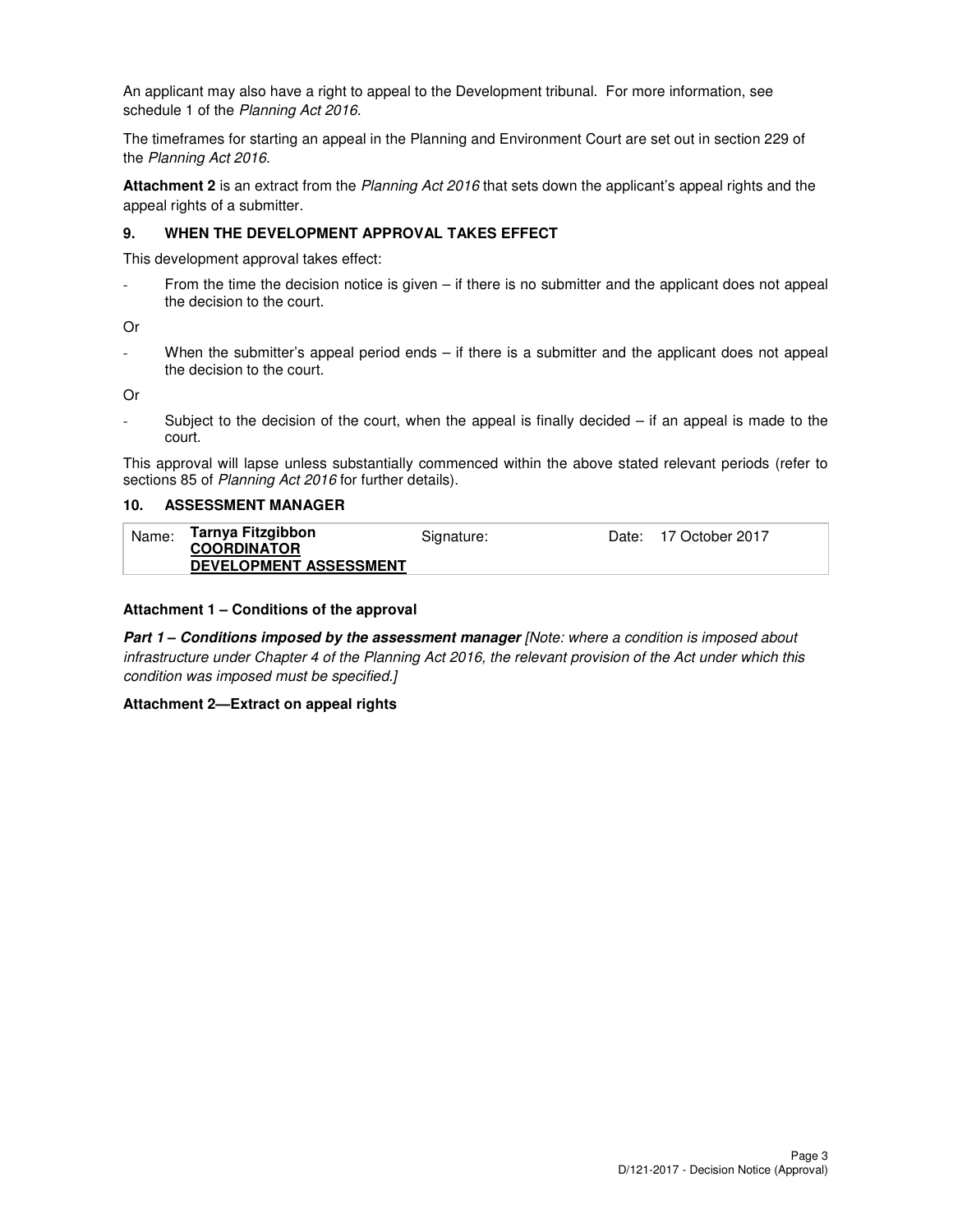

## **Attachment 1 – Part 1**

## **Rockhampton Regional Council Conditions**

PLANNING ACT 2016

## 1.0 ADMINISTRATION

- 1.1 The Developer and his employee, agent, contractor or invitee is responsible for ensuring compliance with the conditions of this development approval.
- 1.2 Where these Conditions refer to "Council" in relation to requiring Council to approve or to be satisfied as to any matter, or conferring on the Council a function, power or discretion, that role may be fulfilled in whole or in part by a delegate appointed for that purpose by the Council.
- 1.3 All conditions, works, or requirements of this development approval must be undertaken and completed:
	- 1.3.1 to Council's satisfaction;
	- 1.3.2 at no cost to Council; and
	- 1.3.3 prior to the issue of the Compliance Certificate for the Survey Plan,

unless otherwise stated.

1.4 All works must be designed, constructed and maintained in accordance with the relevant Council policies, guidelines and standards, unless otherwise stated.

## 2.0 APPROVED PLANS AND DOCUMENTS

2.1 The approved development must be completed and maintained generally in accordance with the approved plans and documents, except where amended by any condition of this development approval:

| Plan/Document Name   | <b>Plan/Document Reference</b> | Dated   |
|----------------------|--------------------------------|---------|
| Reconfiguration Plan | 6871-01-ROL                    | Undated |

- 2.2 Where there is any conflict between the conditions of this development approval and the details shown on the approved plans and documents, the conditions of this development approval must prevail.
- 2.3 Where conditions require the above plans or documents to be amended, the revised document(s) must be submitted for approval by Council prior to the submission of an application for Survey Plan Endorsement.

## 3.0 PLUMBING AND DRAINAGE WORKS

- 3.1 Alteration, disconnection or relocation of internal plumbing and sanitary drainage works associated with the existing building must be in accordance with regulated work under the Plumbing and Drainage Act and Council's Plumbing and Drainage Policies.
- 3.2 Internal Plumbing and Sanitary Drainage of all the existing buildings located within proposed Lots 96 and 97 must be contained within the lot it serves.

## 4.0 BUILDING

- 4.1 All existing buildings and structures sited within proposed Lots 96 and 97 are to be located wholly within their respective allotment boundaries.
- 5.0 ASSET MANAGEMENT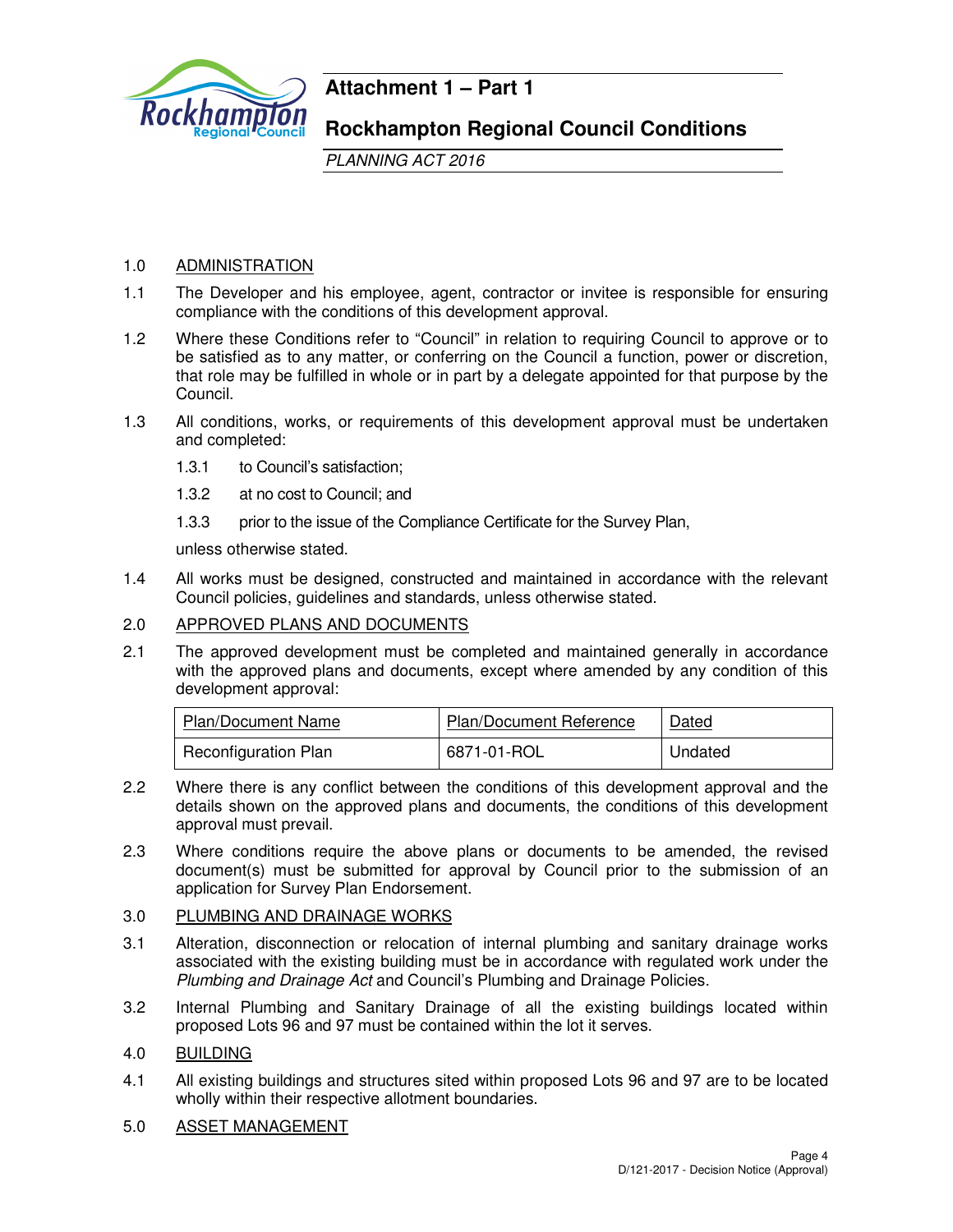- 5.1 Any alteration necessary to electricity, telephone, water mains, sewerage mains, and/or public utility installations resulting from the development or in connection with the development, must be undertaken and completed at no cost to Council.
- 5.2 Any damage to existing stormwater, water supply and sewerage infrastructure, kerb and channel, pathway or roadway (including removal of concrete slurry from public land and Council infrastructure), that occurs while any works are being carried out in association with this development approval must be repaired at full cost to the developer. This includes the reinstatement of any existing traffic signs or pavement markings that may have been removed or damaged.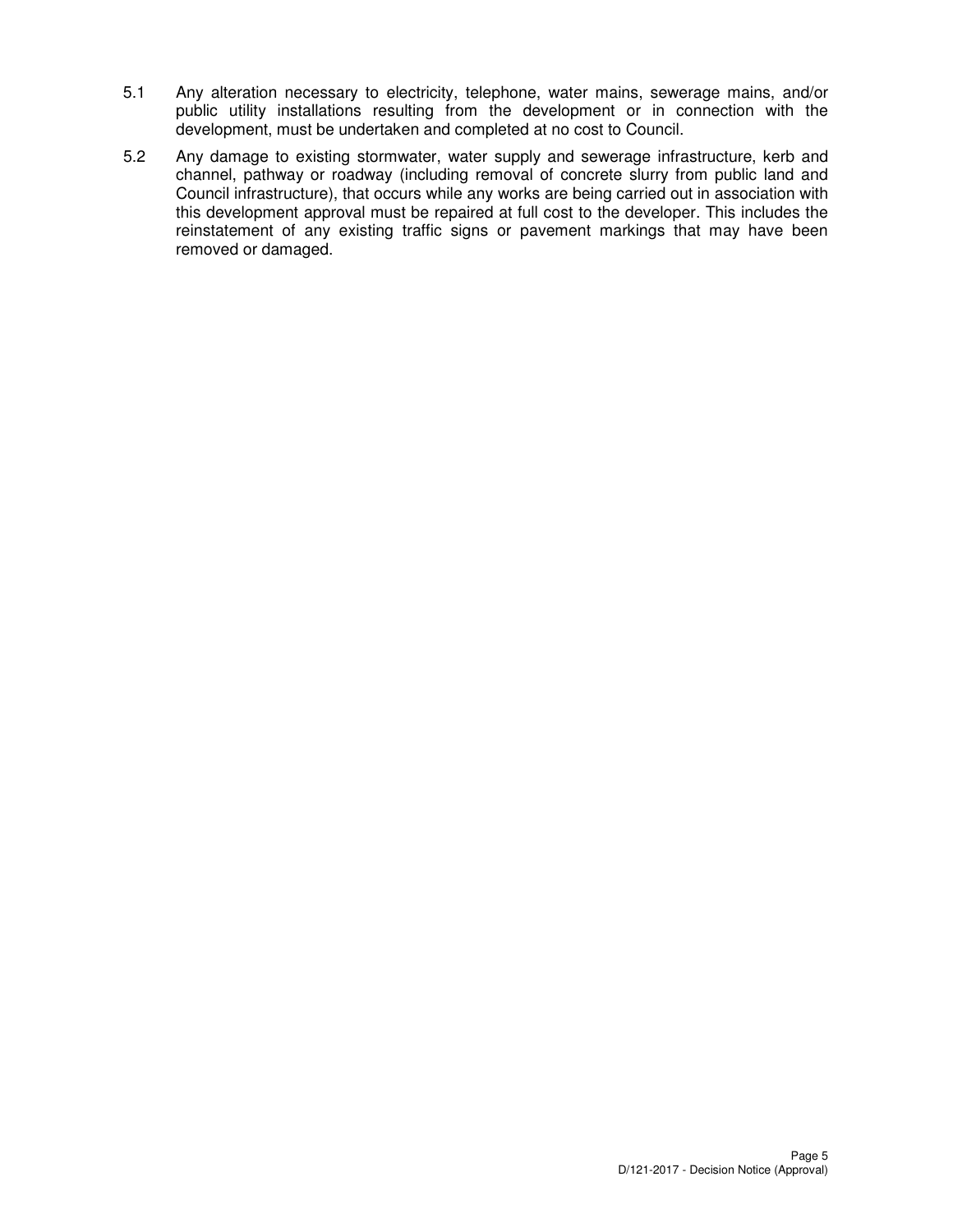

## **Attachment 2 - Appeal Rights**

PLANNING ACT 2016

The following is an extract from the Planning Act 2016 (Chapter 6)

### **Appeal rights**

#### **229 Appeals to tribunal or P&E Court**

- (1) Schedule 1 states—
	- (a) matters that may be appealed to— (i) either a tribunal or the P&E Court; or (ii) only a tribunal; or
	- (iii) only the P&E Court; and
	- (b) the person—
		- (i) who may appeal a matter (the **appellant**); and (ii) who is a respondent in an appeal of the matter; and (iii) who is a co-respondent in an appeal of the matter;
		- and (iv) who may elect to be a co-respondent in an appeal of
- the matter. (2) An appellant may start an appeal within the appeal period. (3) The **appeal period** is—
- (a) for an appeal by a building advisory agency—10
	- business days after a decision notice for the decision is given to the agency or
	- (b) for an appeal against a deemed refusal—at any time after the deemed refusal happens; or
	- (c) for an appeal against a decision of the Minister, under chapter 7, part 4, to register premises or to renew the registration of premises—20 business days after a notice is published under section 269(3)(a) or (4); or
	- (d) for an appeal against an infrastructure charges notice— 20 business days after the infrastructure charges notice is given to the person; or
	- (e) for an appeal about a deemed approval of a development application for which a decision notice has not been given—30 business days after the applicant gives the deemed approval notice to the assessment manager; or
	- (f) for any other appeal—20 business days after a notice of the decision for the matter, including an enforcement notice, is given to the person.
	- Note—

See the P&E Court Act for the court's power to extend the appeal period.

- (4) Each respondent and co-respondent for an appeal may be heard in the appeal.
- (5) If an appeal is only about a referral agency's response, the assessment manager may apply to the tribunal or P&E Court to withdraw from the appeal.
- (6) To remove any doubt, it is declared that an appeal against an infrastructure charges notice must not be about—
	- (a) the adopted charge itself; or
	- (b) for a decision about an offset or refund—
		- (i) the establishment cost of trunk infrastructure identified in a LGIP; or
		- (ii) the cost of infrastructure decided using the method
	- included in the local government's charges resolution.

### **230 Notice of appeal**

- (1) An appellant starts an appeal by lodging, with the registrar of the tribunal or P&E Court, a notice of appeal that— (a) is in the approved form; and
	- (b) succinctly states the grounds of the appeal.
- (2) The notice of appeal must be accompanied by the required fee.
- (3) The appellant or, for an appeal to a tribunal, the registrar must, within the service period, give a copy of the notice of appeal to—
- (a) the respondent for the appeal; and
- (b) each co-respondent for the appeal; and
- (c) for an appeal about a development application under schedule 1, table 1, item 1—each principal submitter for the development application; and
- (d) for an appeal about a change application under schedule 1, table 1, item 2—each principal submitter for the change application; and
- (e) each person who may elect to become a co-respondent for the appeal, other than an eligible submitter who is not a principal submitter in an appeal under paragraph (c) or (d); and
- (f) for an appeal to the P&E Court—the chief executive; and
- (g) for an appeal to a tribunal under another Act—any other
- person who the registrar considers appropriate.
- (4) The **service period** is—
	- (a) if a submitter or advice agency started the appeal in the P&E Court—2 business days after the appeal is started; or
- (b) otherwise—10 business days after the appeal is started. (5) A notice of appeal given to a person who may elect to be a
- co-respondent must state the effect of subsection (6) A person elects to be a co-respondent by filing a notice of
- election, in the approved form, within 10 business days after the notice of appeal is given to the person*.*
- **231 Other appeals**
- (1) Subject to this chapter, schedule 1 and the P&E Court Act, unless the Supreme Court decides a decision or other matter under this Act is affected by jurisdictional error, the decision or matter is non-appealable.
- (2) The Judicial Review Act 1991, part 5 applies to the decision or matter to the extent it is affected by jurisdictional error.
- (3) A person who, but for subsection (1) could have made an application under the Judicial Review Act 1991 in relation to the decision or matter, may apply under part 4 of that Act for a statement of reasons in relation to the decision or matter.
- (4) In this section— **decision** includes—
	- (a) conduct engaged in for the purpose of making a decision; and
	- (b) other conduct that relates to the making of a decision; and
	- (c) the making of a decision or the failure to make a decision; and
	- (d) a purported decision; and
	- (e) a deemed refusal.
- **non-appealable**, for a decision or matter, means the decision or matter—
	- (a) is final and conclusive; and
	- (b) may not be challenged, appealed against, reviewed, quashed, set aside or called into question in any other way under the Judicial Review Act 1991 or otherwise, whether by the Supreme Court, another court, a tribunal or another entity; and
	- (c) is not subject to any declaratory, injunctive or other order of the Supreme Court, another court, a tribunal or another entity on any ground.

### **232 Rules of the P&E Court**

- (1) A person who is appealing to the P&E Court must comply with the rules of the court that apply to the appeal.
- (2) However, the P&E Court may hear and decide an appeal even if the person has not complied with rules of the P&E Court.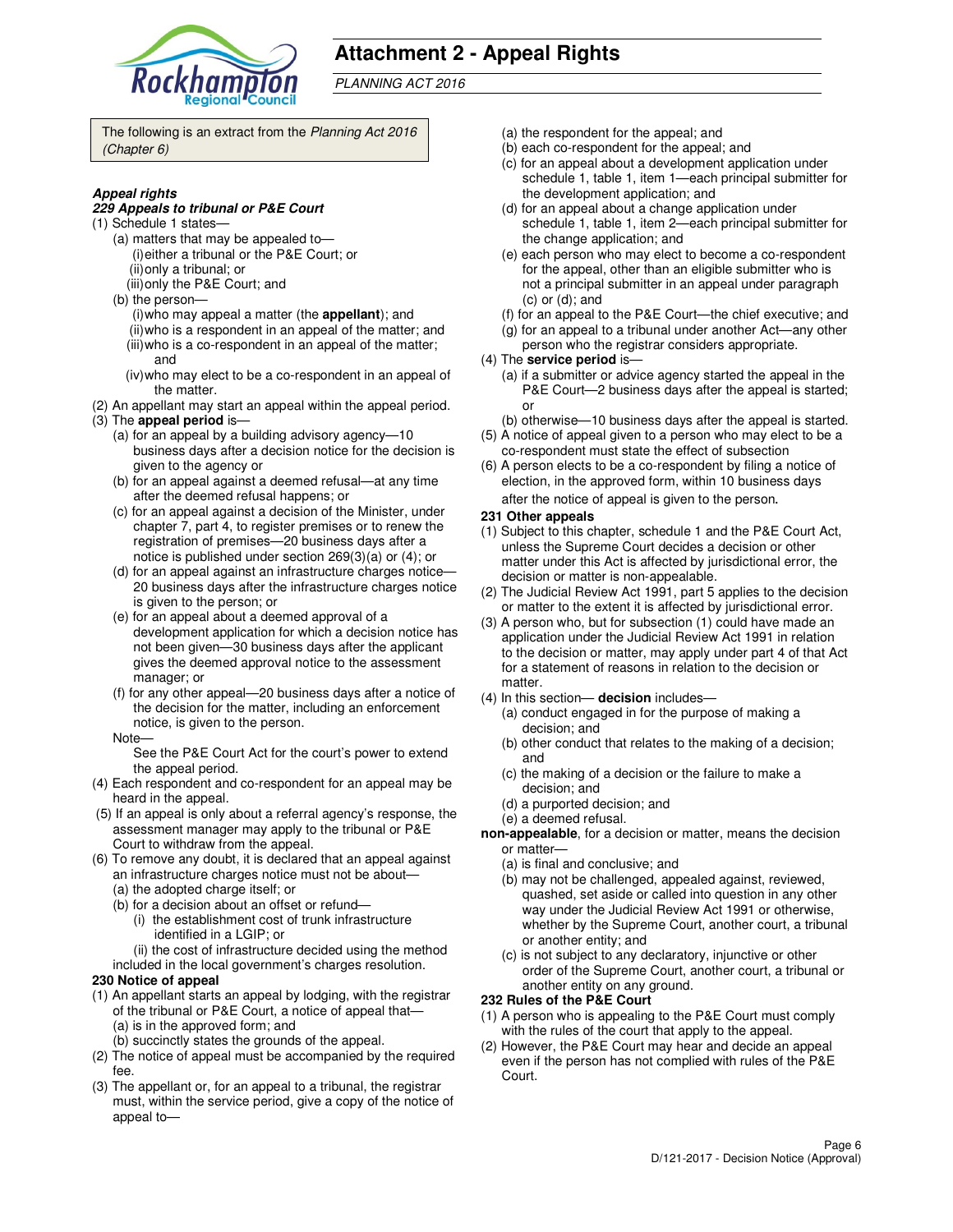

## **Appeal Rights**

PLANNING ACT 2016

## **Schedule 1**

#### **Appeals section 229 1 Appeal rights and parties to appeals**

- (1) Table 1 states the matters that may be appealed to—(a) the P&E court; or (b) a tribunal.
- (2) However, table 1 applies to a tribunal only if the matter involves—
	- (a) the refusal, or deemed refusal of a development application, for—
	- (i) a material change of use for a classified building; or
	- (ii) operational work associated with building work, a retaining wall, or a tennis court; or (b) a provision of a development approval for—
	- (i) a material change of use for a classified building; or
- (ii) operational work associated with building work, a retaining wall, or a tennis court; or
	- (c) if a development permit was applied for—the decision to give a preliminary approval for—
		- (i) a material change of use for a classified building; or
		- (ii) operational work associated with building work, a retaining wall, or a tennis court; or
	- (d) a development condition if—
		- (i) the development approval is only for a material change of use that involves the use of a building classified under the Building Code as a class 2 building; and
		- (ii) the building is, or is proposed to be, not more than 3 storeys; and
		- (iii) the proposed development is for not more than 60 sole-occupancy units; or
	- (e) a decision for, or a deemed refusal of, an extension application for a development approval that is only for a material change of use of a classified building; or
	- (f) a decision for, or a deemed refusal of, a change application for a development approval that is only for a material change of use of a classified building; or
	- (g) a matter under this Act, to the extent the matter relates to—
		- (i) the Building Act, other than a matter under that Act that may or must be decided by the Queensland Building and Construction Commission; or
		- (ii) the Plumbing and Drainage Act, part 4 or 5; or
	- (h) a decision to give an enforcement notice in relation to a matter under paragraphs (a) to (g); or
	- (i) a decision to give an infrastructure charges notice; or
	- (j) the refusal, or deemed refusal, of a conversion application; or
	- (k) a matter that, under another Act, may be appealed to the tribunal; or
	- (l) a matter prescribed by regulation.
- (3) Also, table 1 does not apply to a tribunal if the matter
- involves—
	- (a) for a matter in subsection  $(2)(a)$  to  $(d)$ 
		- (i) a development approval for which the development application required impact assessment; and
		- (ii) a development approval in relation to which the assessment manager received a properly made submission for the development application; or
	- (b) a provision of a development approval about the identification or inclusion, under a variation approval, of a matter for the development.
- (4) Table 2 states the matters that may be appealed only to the P&E Court.
- (5) Table 3 states the matters that may be appealed only to the tribunal.
- (6) In each table—
	- (a) column 1 states the appellant in the appeal; and
	- (b) column 2 states the respondent in the appeal; and
	- (c) column 3 states the co-respondent (if any) in the appeal; and
	- (d) column 4 states the co-respondents by election (if any) in the appeal.
- (7) If the chief executive receives a notice of appeal under section 230(3)(f), the chief executive may elect to be a corespondent in the appeal.

#### **Table 1 Appeals to the P&E Court and, for certain matters, to a tribunal**

| 1. Development applications    |  |
|--------------------------------|--|
|                                |  |
| An appeal may be made against- |  |
|                                |  |

(a) the refusal of all or part of the development application; or

(b) the deemed refusal of the development application; or

(c) a provision of the development approval; or

(d) if a development permit was applied for—the decision to give a preliminary approval.

| Column 1      | Column 2       | Column 3               | Column 4                       |
|---------------|----------------|------------------------|--------------------------------|
| Appellant     | Respondent     | Co-respondent          | Co-respondent by election      |
|               |                | $($ if any $)$         | $($ if any $)$                 |
| The applicant | The assessment | If the appeal is about | 1 A concurrence agency that is |
|               | manager        | a concurrence          | not a co-respondent            |
|               |                | agency's referral      | 2 If a chosen Assessment       |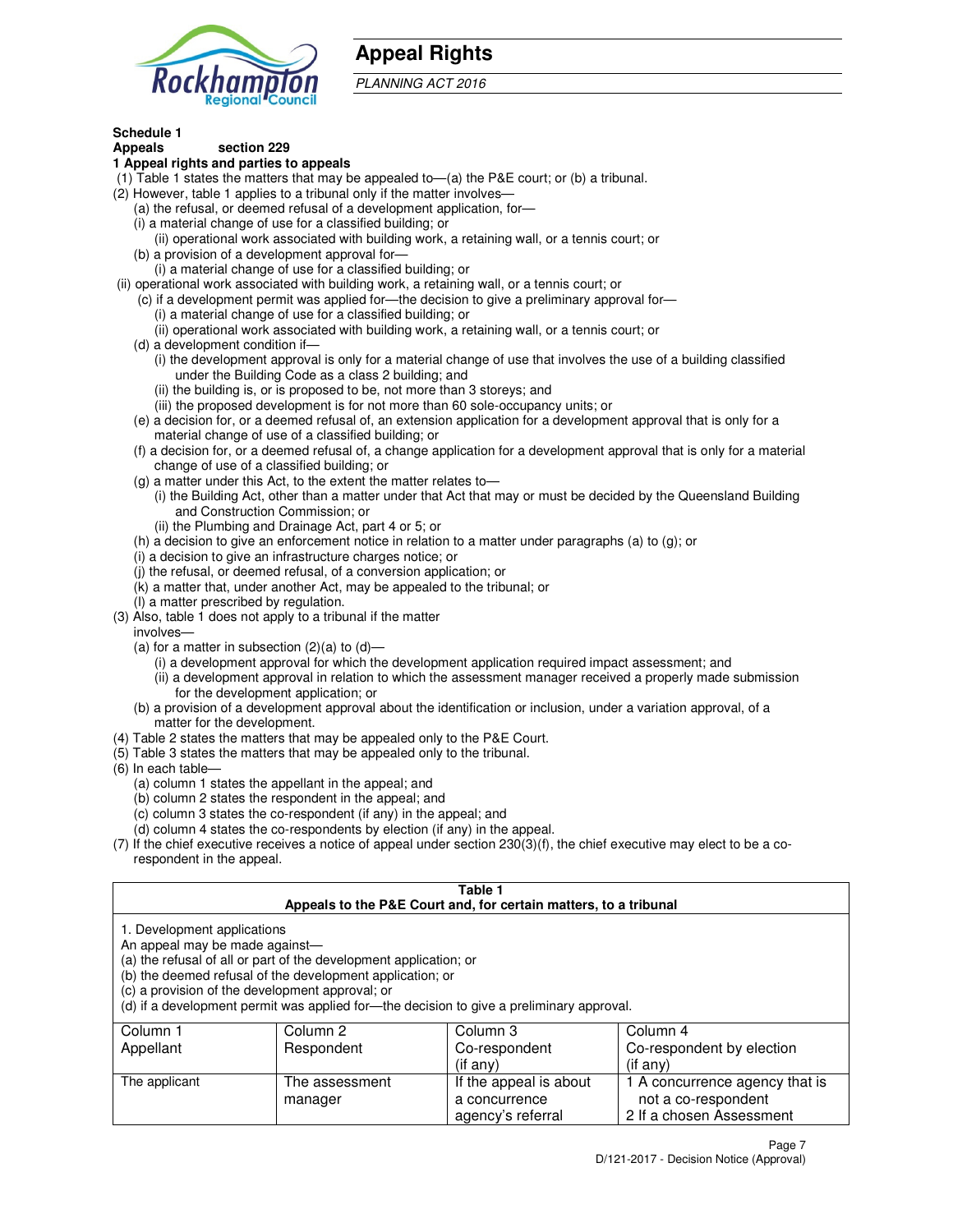|                                                                                                                                                                                                      |                                                                                                                                                                                                                               | Table 1<br>Appeals to the P&E Court and, for certain matters, to a tribunal                                                                                     |                                                                                                                                                                                                                                                                                                                                                 |
|------------------------------------------------------------------------------------------------------------------------------------------------------------------------------------------------------|-------------------------------------------------------------------------------------------------------------------------------------------------------------------------------------------------------------------------------|-----------------------------------------------------------------------------------------------------------------------------------------------------------------|-------------------------------------------------------------------------------------------------------------------------------------------------------------------------------------------------------------------------------------------------------------------------------------------------------------------------------------------------|
|                                                                                                                                                                                                      |                                                                                                                                                                                                                               | response-the<br>concurrence agency                                                                                                                              | manager is the respondent-<br>the prescribed assessment<br>manager<br>3 Any eligible advice agency for<br>the application<br>4 Any eligible submitter for the<br>application                                                                                                                                                                    |
| 2. Change applications<br>An appeal may be made against-<br>(b) a deemed refusal of a change application.                                                                                            |                                                                                                                                                                                                                               |                                                                                                                                                                 | (a) a responsible entity's decision for a change application, other than a decision made by the P&E court; or                                                                                                                                                                                                                                   |
| Column 1<br>Appellant                                                                                                                                                                                | Column <sub>2</sub><br>Respondent                                                                                                                                                                                             | Column <sub>3</sub><br>Co-respondent<br>(if any)                                                                                                                | Column 4<br>Co-respondent by election<br>(if any)                                                                                                                                                                                                                                                                                               |
| 1 The applicant<br>2 If the responsible<br>entity is the<br>assessment<br>manager-an<br>affected entity that<br>gave a pre-request<br>notice or response<br>notice                                   | The responsible<br>entity                                                                                                                                                                                                     | If an affected entity<br>starts the appeal-the<br>applicant                                                                                                     | 1 A concurrence agency for the<br>development application<br>2 If a chosen assessment<br>manager is the respondent-<br>the prescribed assessment<br>manager<br>3 A private certifier for the<br>development application<br>4 Any eligible advice agency for<br>the change application<br>5 Any eligible submitter for the<br>change application |
| 3. Extension applications<br>An appeal may be made against-<br>Column 1<br>Appellant                                                                                                                 | (a) the assessment manager's decision about an extension application; or<br>(b) a deemed refusal of an extension application.<br>Column <sub>2</sub><br>Respondent                                                            | Column 3<br>Co-respondent<br>(if any)                                                                                                                           | Column 4<br>Co-respondent by election<br>(if any)                                                                                                                                                                                                                                                                                               |
| 1 The applicant<br>1<br>2 For a matter other<br>than a deemed<br>refusal of an<br>extension<br>application $-$ a<br>concurrence<br>agency, other than<br>the chief executive,<br>for the application | The assessment<br>manager                                                                                                                                                                                                     | If a concurrence<br>agency starts the<br>appeal – the applicant                                                                                                 | If a chosen assessment<br>manager is the respondent - the<br>prescribed assessment manager                                                                                                                                                                                                                                                      |
| 4. Infrastructure charges notices<br>a) The notice involved an error relating to $-$<br>(i)<br>An offset or refund; or<br>(ii)<br>imposed the amount.                                                | (i) The application of the relevant adopted charge; or<br>Examples of errors in applying an adopted charge -<br>The working out of extra demands, for section 120; or<br>b) The was no decision about an offset or refund; or | The incorrect application of gross floor area for a non-residential development<br>Applying an incorrect 'use category', under a regulation, to the development | An appeal may be made against an infrastructure charges notice on 1 or more of the following grounds<br>c) If the infrastructure charges notice states a refund will be given - the timing for giving the refund; or<br>d) The amount of the charge is so unreasonable that no reasonable relevant local government could have                  |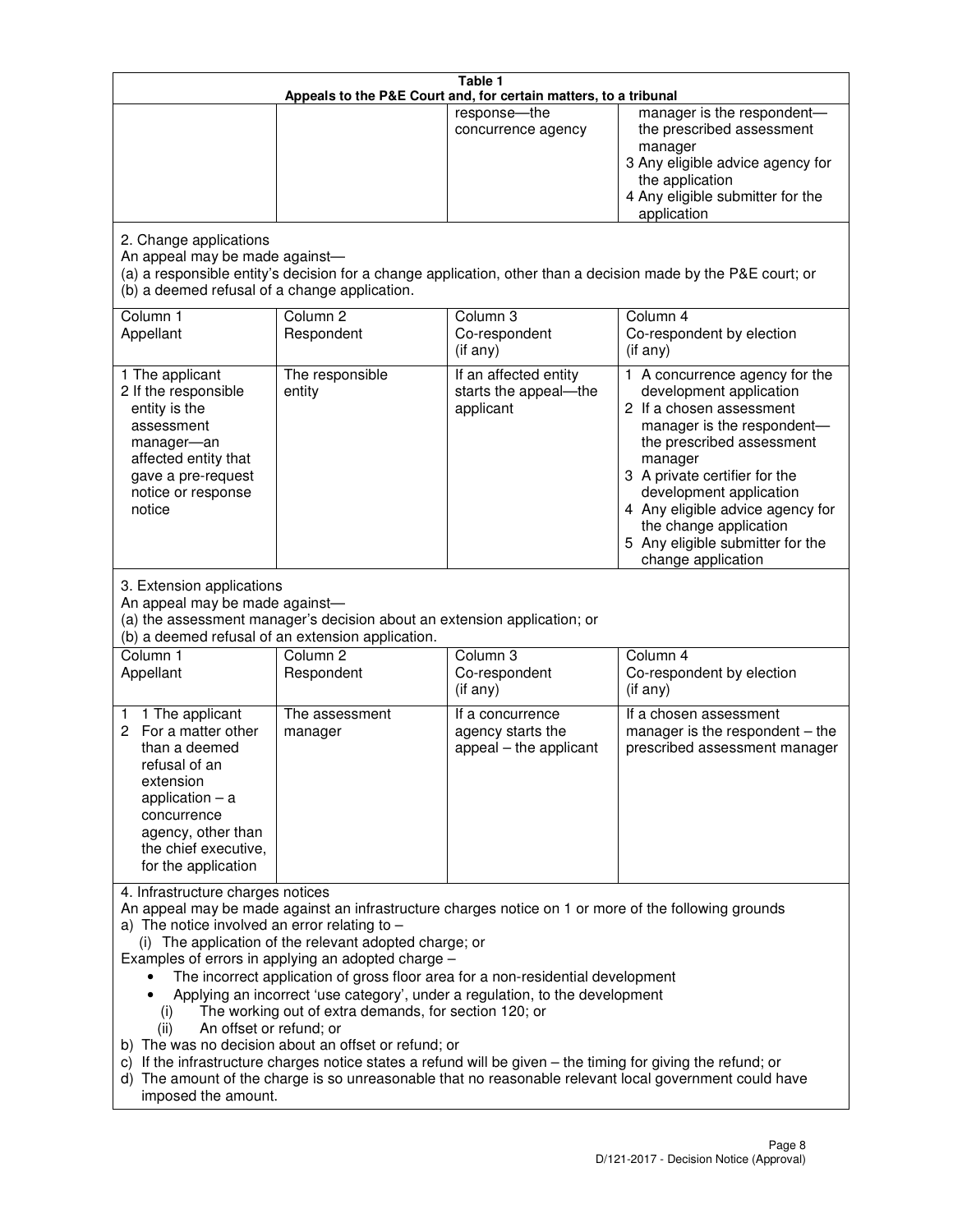|                                                                                                                 |                                                                           | Table 1                                                          |                                                                                                                                                                            |
|-----------------------------------------------------------------------------------------------------------------|---------------------------------------------------------------------------|------------------------------------------------------------------|----------------------------------------------------------------------------------------------------------------------------------------------------------------------------|
|                                                                                                                 |                                                                           | Appeals to the P&E Court and, for certain matters, to a tribunal |                                                                                                                                                                            |
| Column <sub>1</sub><br>Appellant                                                                                | Column <sub>2</sub><br>Respondent                                         | Column 3<br>Co-respondent<br>(if any)                            | Column 4<br>Co-respondent by election<br>(if any)                                                                                                                          |
| The person given the<br>Infrastructure charges<br>notice                                                        | The local government<br>that gave the<br>infrastructure charges<br>notice |                                                                  |                                                                                                                                                                            |
| 5. Conversion applications<br>An appeal may be made against-<br>(a) the refusal of a conversion application; or | (b) a deemed refusal of a conversion application.                         |                                                                  |                                                                                                                                                                            |
| Column <sub>1</sub><br>Appellant                                                                                | Column <sub>2</sub><br>Respondent                                         | Column <sub>3</sub><br>Co-respondent<br>(if any)                 | Column 4<br>Co-respondent by election<br>(i f any)                                                                                                                         |
| The applicant                                                                                                   | The local government<br>to which the conversion<br>application was made   |                                                                  |                                                                                                                                                                            |
| 6. Enforcement notices                                                                                          | An appeal may be made against the decision to give an enforcement notice. |                                                                  |                                                                                                                                                                            |
| Column <sub>1</sub><br>Appellant                                                                                | Column <sub>2</sub><br>Respondent                                         | Column 3<br>Co-respondent<br>(if any)                            | Column 4<br>Co-respondent by election<br>(if any)                                                                                                                          |
| The person given the<br>enforcement notice                                                                      | The enforcement<br>authority                                              |                                                                  | If the enforcement authority is<br>not the local government for<br>the premises in relation to which<br>the offence is alleged to have<br>happened-the local<br>government |
|                                                                                                                 |                                                                           | 9 Tahle                                                          |                                                                                                                                                                            |

| Table 2<br>Appeals to the P&E Court only                                                |                                                                                                                                                       |                                                                                   |                                                                                                                                                                                                                        |
|-----------------------------------------------------------------------------------------|-------------------------------------------------------------------------------------------------------------------------------------------------------|-----------------------------------------------------------------------------------|------------------------------------------------------------------------------------------------------------------------------------------------------------------------------------------------------------------------|
| 1. Appeals from tribunal<br>section 252, on the ground of-<br>(b) jurisdictional error. | An appeal may be made against a decision of a tribunal, other than a decision under<br>(a) an error or mistake in law on the part of the tribunal; or |                                                                                   |                                                                                                                                                                                                                        |
| Column <sub>1</sub><br>Appellant                                                        | Column <sub>2</sub><br>Respondent                                                                                                                     | Column 3<br>Co-respondent<br>(if any)                                             | Column <sub>4</sub><br>Co-respondent by election<br>(if any)                                                                                                                                                           |
| A party to the<br>proceedings for the<br>decision                                       | The other party to the<br>proceedings for the<br>decision                                                                                             | $\blacksquare$                                                                    |                                                                                                                                                                                                                        |
| 2. Eligible submitter appeals<br>(b) a variation request.                               | application, to the extent that the decision relates to-                                                                                              |                                                                                   | An appeal may be made against the decision to give a development approval, or an approval for a change<br>(a) any part of the development application for the development approval that required impact assessment; or |
| Column 1<br>Appellant                                                                   | Column <sub>2</sub><br>Respondent                                                                                                                     | Column <sub>3</sub><br>Co-respondent<br>(i f any)                                 | Column 4<br>Co-respondent by election<br>(i f any)                                                                                                                                                                     |
| 1 For a development<br>application-an<br>eligible submitter for<br>the development      | 1 For a development<br>application-the<br>assessment<br>manager                                                                                       | 1 The applicant<br>2 If the appeal is<br>about a concurrence<br>agency's referral | Another eligible<br>submitter for the<br>application                                                                                                                                                                   |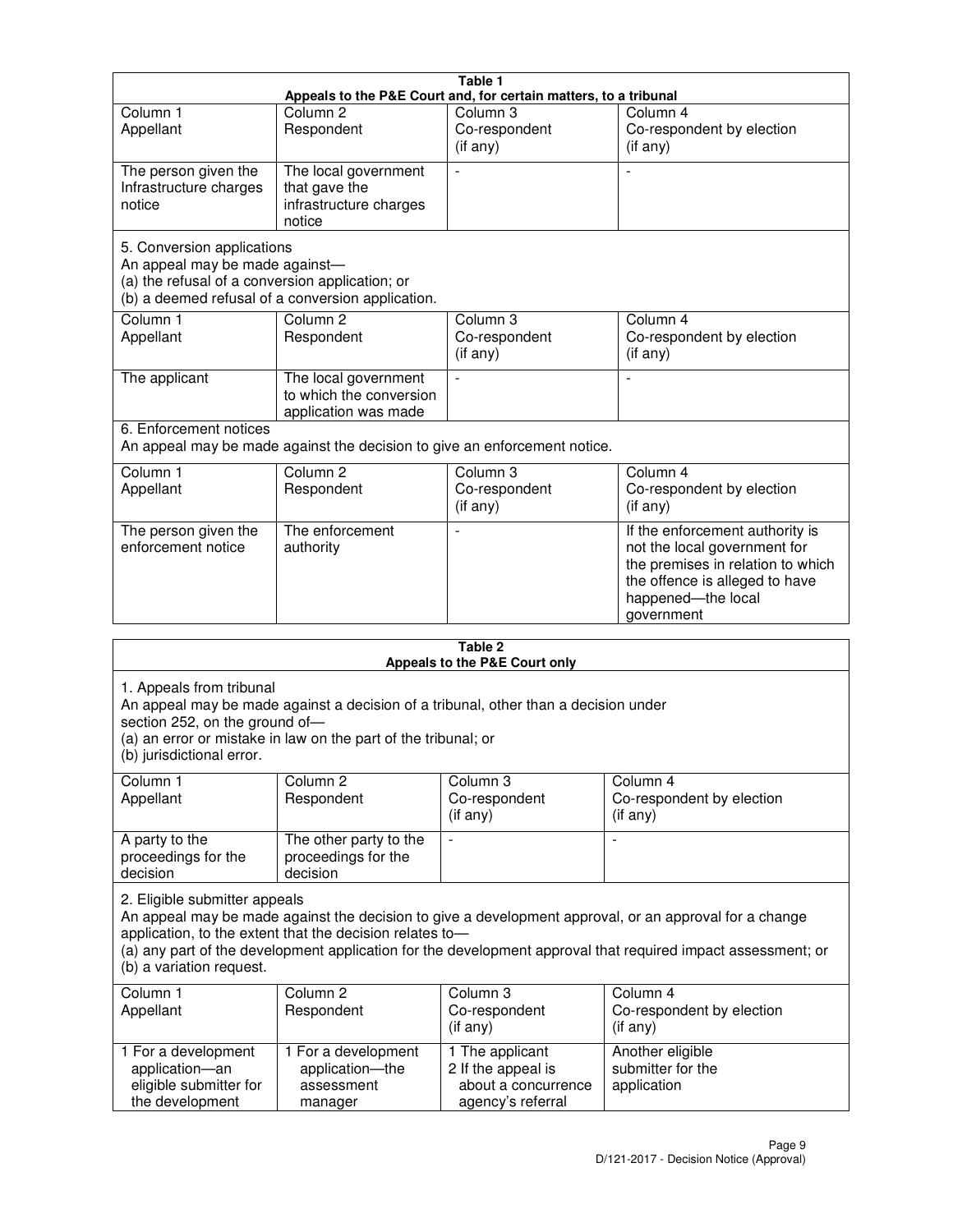| Table 2<br>Appeals to the P&E Court only                                                                                                                                                                                                                                                      |                                                                                                                                                                                                                                         |                                                                                                                         |                                                                                                           |
|-----------------------------------------------------------------------------------------------------------------------------------------------------------------------------------------------------------------------------------------------------------------------------------------------|-----------------------------------------------------------------------------------------------------------------------------------------------------------------------------------------------------------------------------------------|-------------------------------------------------------------------------------------------------------------------------|-----------------------------------------------------------------------------------------------------------|
| application<br>2 For a change<br>application-an<br>eligible submitter for<br>the change<br>application                                                                                                                                                                                        | 2 For a change<br>application-the<br>responsible entity                                                                                                                                                                                 | response-the<br>concurrence agency                                                                                      |                                                                                                           |
| required impact assessment; or<br>(b) a variation request.                                                                                                                                                                                                                                    | 3. Eligible submitter and eligible advice agency appeals<br>An appeal may be made against a provision of a development approval, or failure to<br>include a provision in the development approval, to the extent the matter relates to- |                                                                                                                         | (a) any part of the development application or the change application, for the development approval, that |
| Column 1<br>Appellant                                                                                                                                                                                                                                                                         | Column <sub>2</sub><br>Respondent                                                                                                                                                                                                       | Column <sub>3</sub><br>Co-respondent<br>(if any)                                                                        | Column 4<br>Co-respondent by election<br>(if any)                                                         |
| 1 For a development<br>application-an<br>eligible submitter for<br>the development<br>application<br>2 For a change<br>application-an<br>eligible submitter for<br>the change<br>application<br>3 An eligible advice<br>agency for the<br>development<br>application or<br>change application | 1 For a development<br>application-the<br>assessment<br>manager<br>2 For a change<br>application-the<br>responsible entity                                                                                                              | 1 The applicant<br>2 If the appeal is<br>about a concurrence<br>agency's referral<br>response-the<br>concurrence agency | Another eligible submitter for the<br>application                                                         |
| 4. Compensation claims<br>An appeal may be made against-<br>(a) a decision under section 32 about a compensation claim; or<br>(b) a decision under section 265 about a claim for compensation; or<br>(c) a deemed refusal of a claim under paragraph (a) or (b).                              |                                                                                                                                                                                                                                         |                                                                                                                         |                                                                                                           |
| Column 1<br>Appellant                                                                                                                                                                                                                                                                         | Column 2<br>Respondent                                                                                                                                                                                                                  | Column 3<br>Co-respondent<br>(if any)                                                                                   | Column 4<br>Co-respondent by election<br>(if any)                                                         |
| A person dissatisfied<br>with the decision                                                                                                                                                                                                                                                    | The local<br>government to which<br>the claim was made                                                                                                                                                                                  |                                                                                                                         | $\blacksquare$                                                                                            |
| 5. Registered premises<br>An appeal may be made against a decision of the Minister under chapter 7, part 4.                                                                                                                                                                                   |                                                                                                                                                                                                                                         |                                                                                                                         |                                                                                                           |
| Column 1<br>Appellant                                                                                                                                                                                                                                                                         | Column <sub>2</sub><br>Respondent                                                                                                                                                                                                       | Column 3<br>Co-respondent<br>(if any)                                                                                   | Column 4<br>Co-respondent by election<br>(if any)                                                         |
| 1 A person given a<br>decision notice about<br>the decision<br>2 If the decision is to<br>register premises or<br>renew the<br>registration of<br>premises-an owner<br>or occupier of                                                                                                         | The Minister                                                                                                                                                                                                                            | $\overline{a}$                                                                                                          | If an owner or occupier starts the<br>appeal - the owner of the<br>registered premises                    |